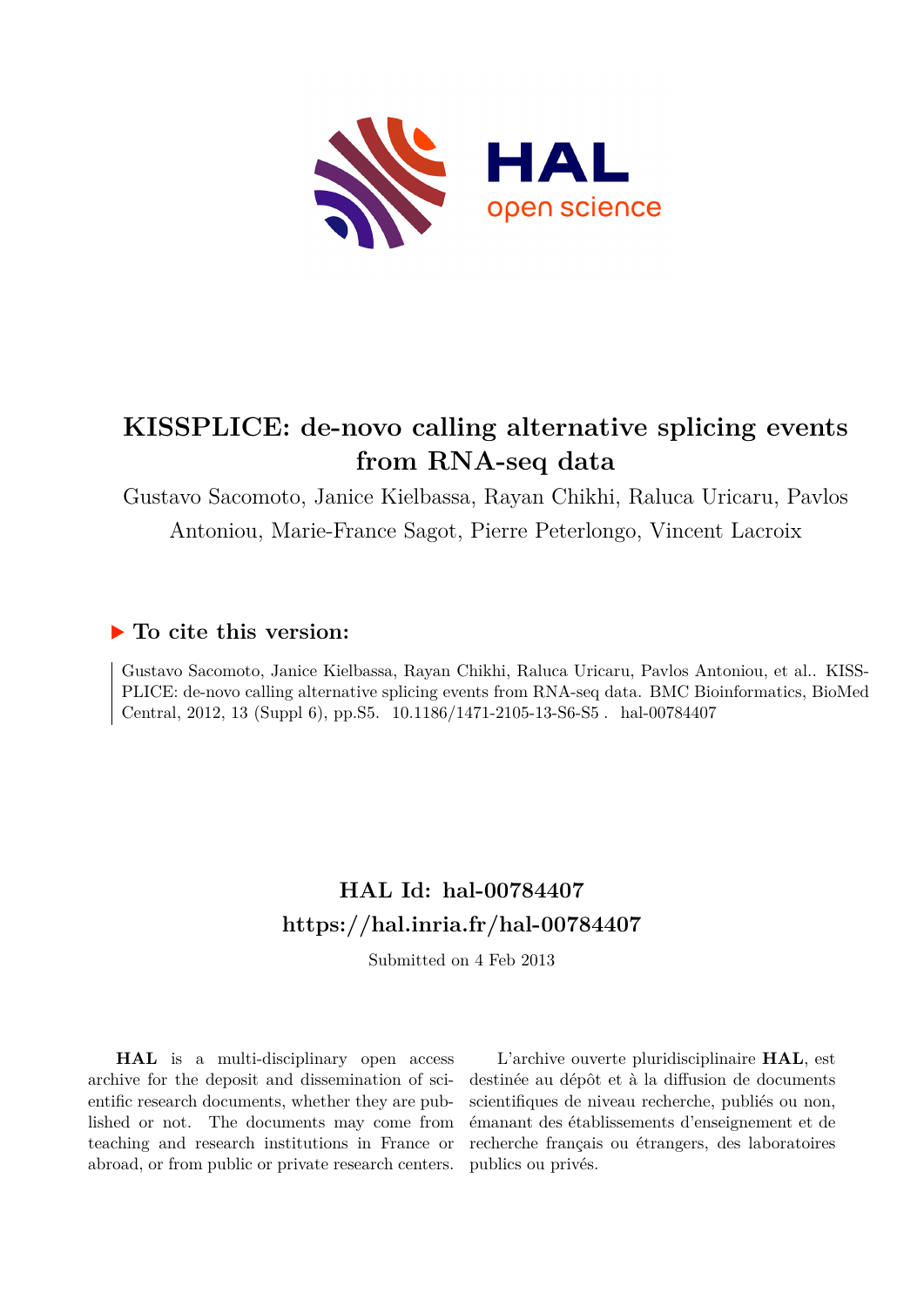# **PROCEEDINGS CONSIDERING S** Open Access **CONSIDERING S**



# KISSPLICE: de-novo calling alternative splicing events from RNA-seq data

Gustavo AT Sacomoto<sup>1,2</sup>, Janice Kielbassa<sup>1,2</sup>, Rayan Chikhi<sup>3</sup>, Raluca Uricaru<sup>3,4</sup>, Pavlos Antoniou<sup>3</sup> , Marie-France Sagot<sup>1,2</sup>, Pierre Peterlongo<sup>3\*</sup>, Vincent Lacroix<sup>1,2\*</sup>

From Second Annual RECOMB Satellite Workshop on Massively Parallel Sequencing Barcelona, Spain. 19-20 April 2012

#### Abstract

**Background:** In this paper, we address the problem of identifying and quantifying polymorphisms in RNA-seq data when no reference genome is available, without assembling the full transcripts. Based on the fundamental idea that each polymorphism corresponds to a recognisable pattern in a De Bruijn graph constructed from the RNA-seq reads, we propose a general model for all polymorphisms in such graphs. We then introduce an exact algorithm, called KISSPLICE, to extract alternative splicing events.

Results: We show that KISSPLICE enables to identify more correct events than general purpose transcriptome assemblers. Additionally, on a 71 M reads dataset from human brain and liver tissues, KISSPLICE identified 3497 alternative splicing events, out of which 56% are not present in the annotations, which confirms recent estimates showing that the complexity of alternative splicing has been largely underestimated so far.

**Conclusions:** We propose new models and algorithms for the detection of polymorphism in RNA-seq data. This opens the way to a new kind of studies on large HTS RNA-seq datasets, where the focus is not the global reconstruction of full-length transcripts, but local assembly of polymorphic regions. KISSPLICE is available for download at [http://alcovna.genouest.org/kissplice/.](http://alcovna.genouest.org/kissplice/)

#### Background

Thanks to recent technological advances, sequencing is no longer restricted to genomes and can now be applied to many new areas, including the study of gene expression and splicing. The so-called RNA-seq protocol consists in applying fragmentation and reverse transcription to a RNA sample followed by sequencing the ends of the resulting cDNA fragments. The short sequencing reads then need to be reassembled in order to get back to the initial RNA molecules. A lot of effort has been put on this assembly task [[2](#page-11-0)], whether in the presence or in the absence of a reference genome but the general goal of identifying and quantifying all RNA molecules initially present in the sample remains hard to reach.

\* Correspondence: [Pierre.Peterlongo@inria.fr](mailto:Pierre.Peterlongo@inria.fr); [Vincent.Lacroix@univ-lyon1.fr](mailto:Vincent.Lacroix@univ-lyon1.fr) <sup>1</sup>INRIA Grenoble Rhône-Alpes, France

<sup>3</sup>Centre de recherche INRIA Rennes - Bretagne Atlantique, IRISA, Campus universitaire de Beaulieu, Rennes, France

The main challenge is certainly that reads are short, and can therefore be ambiguously assigned to multiple transcripts. In particular, in the case of alternative splicing (AS for short), reads stemming from constitutive exons can be assigned to any alternative transcript containing this exon. Finding the correct transcript is often not possible given the data we have, and any choice will be arguable. As pointed out in Martin and Wang's review [[2](#page-11-0)], reference-based and de novo assemblers each have their own limitations. Reference-based assemblers depend on the quality of the reference while only a small number of species currently have a high-quality reference genome available. De novo assemblers implement reconstruction heuristics which may lead them to miss infrequent alternative transcripts while highly similar transcripts are likely to be assembled into a single transcript. We argue here that it is not always necessary to aim at the difficult goal of assembling full-length molecules. Instead, identifying the variable parts



© 2012 Sacomoto et al.; licensee BioMed Central Ltd. This is an open access article distributed under the terms of the Creative Commons Attribution License [\(http://creativecommons.org/licenses/by/2.0](http://creativecommons.org/licenses/by/2.0)), which permits unrestricted use, distribution, and reproduction in any medium, provided the original work is properly cited.

Full list of author information is available at the end of the article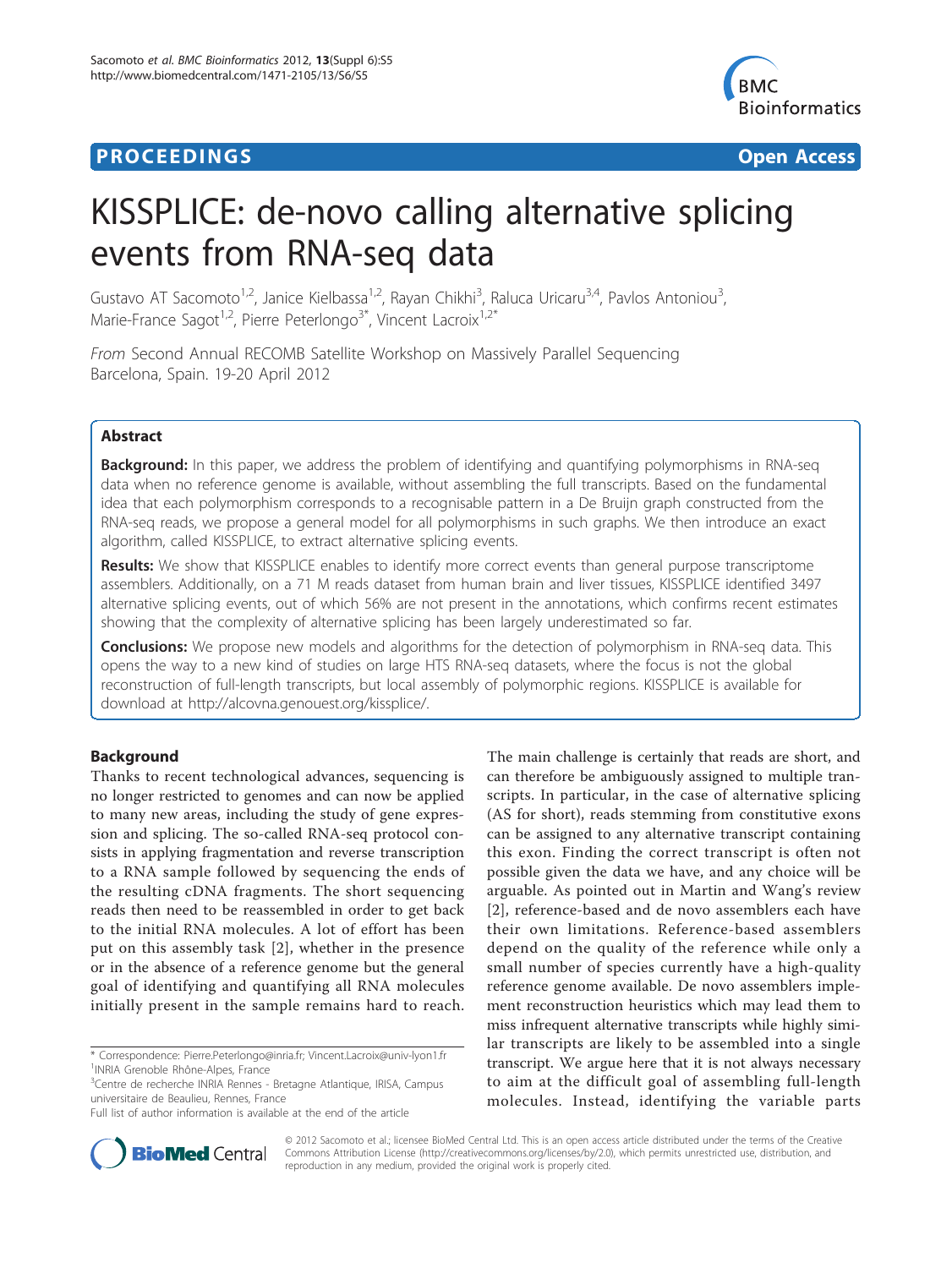between molecules (polymorphic regions) is already very valuable and does not require to solve the problem of assigning a constitutive read to the correct transcript. We therefore focus in this paper on the simpler task of identifying polymorphisms in RNA-seq data. Three kinds of polymorphisms have to be considered: i) AS (alternative splicing) that produces several alternative transcripts for a same gene, ii) SNPs (single nucleotide polymorphism) that may also produce several transcripts for a same gene whenever they affect transcribed regions, and iii) approximate tandem repeats which affect the number of copies of tandem repeats. Our contribution in this paper is double: we first give a general model which captures these three types of polymorphism by linking them to characteristic structural patterns called "bubbles" in the De Bruijn graph (DBG for short) built from a set of RNA-seq reads, and second, we propose a method dedicated to the problem of identifying AS events in a DBG, including read-coverage quantification. We notice here that only splicing events but not transcriptional events, such as alternative start and polyadenylation sites, are covered by our method.

The identification of bubbles or bulges in DBG has been studied before in the context of genome assembly [[3](#page-11-0)-[5\]](#page-11-0). However, the purpose in these works was not to enumerate these patterns, but "only" to remove them from the graph. Additionally, since in these applications, the patterns correspond to SNPs and sequencing errors, the authors only considered paths of length smaller than a constant.

More recently, ad-hoc enumeration methods have been proposed but are restricted to non-branching bubbles [[6\]](#page-11-0), i.e., each vertex from the bubble has in-degree and out-degree 1, except for the extremities of the bubble.

Extracting AS events from a splicing graph has been studied before [[7\]](#page-11-0) but a significant difference between splicing graphs and De Bruijn graphs is that in the former, nodes are genomically ordered (through the use of a reference annotated genome) therefore leading to a DAG, whereas DBGs are general graphs, that furthermore do not require any additional information to be built.

When no reference genome is available, efforts have focused on assembling the full-length RNA molecules, not the variable parts which are our interest here. Most RNA-seq assemblers [[8-10\]](#page-11-0) do rely on the use of a DBG, but, since the primary goal of an assembler is to produce the longest contigs, heuristics are applied, such as tip or bubble removal, in order to linearise the graph. The application of such heuristics results in a loss of information which may in fact be crucial if the goal is to study polymorphism.

To our knowledge, this work is the first attempt to characterise polymorphism in RNA-seq data without assembling full-length transcripts. We stress that it is not a general purpose transcriptome assembler and when we benchmark it against such methods, we only focus on the specific task of AS event calling. Finally, our method can be used with a single or multiple RNAseq experiments and our quantification module outputs a coverage (reads per nt) for both the shorter and the longer isoform(s) of each AS event, in each experiment.

The paper is organised as follows. We first present the model (Section "De-Bruijn graph models") linking structures of the DBG for a set of RNA-seq reads to polymorphism, and then introduce a method, that we call KISSPLICE, for identifying DBG structures associated with AS events (Section "The KISSPLICEalgorithm"). We show in Section "Results" the results of using KISS-PLICE compared with other methods on simulated and real data.

#### Methods

#### De-Bruijn graph models De-Bruijn graph

DBGs were first used in the context of genome assembly in 2001 by Pevzner et al. [[11\]](#page-11-0). In 2007, Medvedev et al. [[12](#page-11-0)] modified the definition to better model DNA as a double stranded molecule. In such a context, a DBG is a bidirected multigraph, each node  $N$  storing a sequence  $w$ and its reverse complement  $\bar{w}$ . The sequence w, denoted by  $F(N)$ , is the forward sequence of N, while  $\bar{w}$ , denoted by  $R(N)$ , is the reverse complement sequence of N. An arc exists from node  $N_1$  to node  $N_2$  if the suffix of length  $k$  - 1 of  $F(N_1)$  or  $R(N_1)$  overlaps perfectly with the prefix of  $F(N_2)$  or  $R(N_2)$ . Each arc is labelled with a string in {FF, RR, FR, RF}. The first letter of the arc label indicates which of  $F(N_1)$  or  $R(N_1)$  overlaps  $F(N_2)$  or  $R(N_2)$ , this latter choice being indicated by the second letter. Because of reverse complements, there is an even number of arcs in the DBG: if there is an arc from  $N_1$  to  $N_2$  then, necessarily, there is an arc from  $N_2$  to  $N_1$  (e.g. if the first arc has label FF then the second has label RR). Examples of DBGs are presented in Figure [1.](#page-3-0)

Definition 1 (Valid path) The traversal of a node is said to be valid if the rightmost label  $(F \text{ or } R)$  of the arc entering the node is equal to the leftmost label of the arc leaving the node.

A path in the graph is valid if for each node involved in the path, its traversal is valid, that is, each pair of adjacent arcs in the path are labelled, respectively, XY and Y Z with X, Y,  $Z \in \{R, F\}.$ 

For instance, for any graph shown in Figure [1,](#page-3-0) the path starting from the leftmost encircled node, going by the upper path to the rightmost encircled node is valid.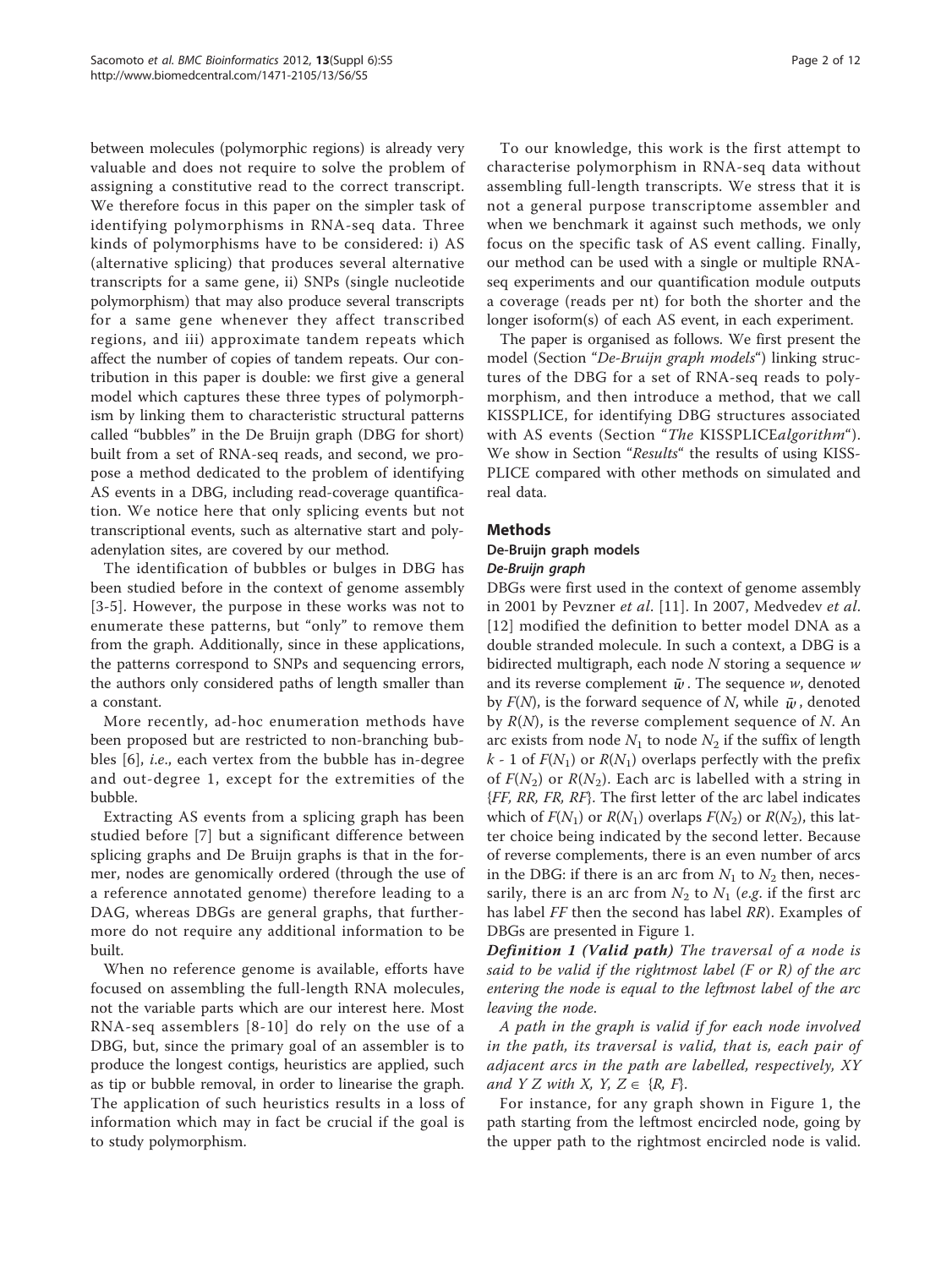

<span id="page-3-0"></span>

A DBG can be compressed without loss of information by merging simple nodes. A simple node denotes a node linked to at most two other nodes. Two adjacent simple nodes are merged into one by removing the redundant information. A valid path composed by  $i > 1$  simple nodes is compressed into one node storing a sequence of length  $k + (i - 1)$  as each node adds one new character to the first node. Figure 1.a represents the compressed DBG shown in Figure 1.a0. In the remaining of the paper, we denote by cDBG a compressed DBG.

## Bubble patterns in the cDBG

Polymorphisms (i.e. variable parts) in a transcriptome or a genome, correspond to recognisable patterns in the cDBG, which we call a bubble. Intuitively, the variable parts will correspond to alternative paths and the common parts will correspond to the beginning and end points of these paths. We now formally define the notion of bubble, taking carefully into account the bidirected and arc labeled nature of the cDBG.

## Definition 2 (Node switching with respect to a path) A node is switching with respect to a path if this path is invalid during the traversal of this node.

Definition 3 (Bubble) In the cDBG, a bubble is a simple cycle involving at least three distinct nodes such that exactly two nodes  $SN_{left}$  and  $SN_{right}$  are switching w.r.t. the path of the cycle. By definition, two valid paths exist between these two switching nodes. In the remaining of the paper, we refer to these two paths as the paths of the bubble. If they differ in length, we refer to, respectively, the longer and the shorter path of the bubble.

Figure 1 presents four bubbles. For each one, their switching nodes are encircled in blue.

In general, any process generating patterns *asb* and *as'b* in the sequences, with *a*, *b*, *s*, *s'*  $\in \Sigma^*$ ,  $|a| \ge k$ ,  $|b|$  $\geq k$  and s and s' not sharing any k-mer, creates a bubble in the cDBG. Indeed, all k-mers entirely contained in *a* (resp. *b*) compose the node  $SN_{left}$  (resp.  $SN_{right}$ ). Since  $|a| \ge k$  and  $s \ne s'$ , there is at least one pair of kmers, one in as and the other in  $as'$ , sharing the  $k - 1$ prefix and differing by the last letter, thus creating a branch in  $SN_{left}$  from which the two paths in the bubble diverge. The same applies for sb, s'b and  $SN_{\text{right}}$ , where the paths merge again. All  $k$ -mers contained in s (resp.  $s'$ ) and in the junctions as and sb (resp. as' and s'b) compose the paths of the bubble. In the case of AS events and approximate tandem repeats, s is empty and the shorter path is composed of  $k$ -mers covering the junction ab.

This model is general as it captures SNPs, approximate tandem repeats and AS events, as shown in Figure 1. The main focus of the algorithm we present in this paper is the detection of bubbles generated by AS events.

#### Bubbles generated by AS events

A single gene may give rise to multiple alternative spliceforms through the process of AS. Alternative spliceforms differ locally from each other by the inclusion or exclusion of subsequences. These subsequences may correspond to exons (exon skipping), exon fragments (alternative donor or acceptor sites) or introns (intron retention) as shown in Figure [2.](#page-4-0) Observe that alternative start and polyadenylation sites, which are not considered as AS events but as transcriptional events, are not taken into account in this work. A splicing event corresponds to a local variation between two alternative transcripts. It is characterised by two common sites (called  $a$  and  $b$ in the examples given in Figure [2](#page-4-0)) and a variable part (called s Figure [2](#page-4-0)). In the cDBG, the common sites correspond to the switching nodes and the variable part to the longer path. As there are  $k - 1$  k-mers at the junction between the two common sites  $a.b$ , the shorter path is composed of at most  $k - 1$  k-mers, *i.e.* represents a path of length at most  $2k - 2$  in the cDBG. An example is given in Figure 1.b.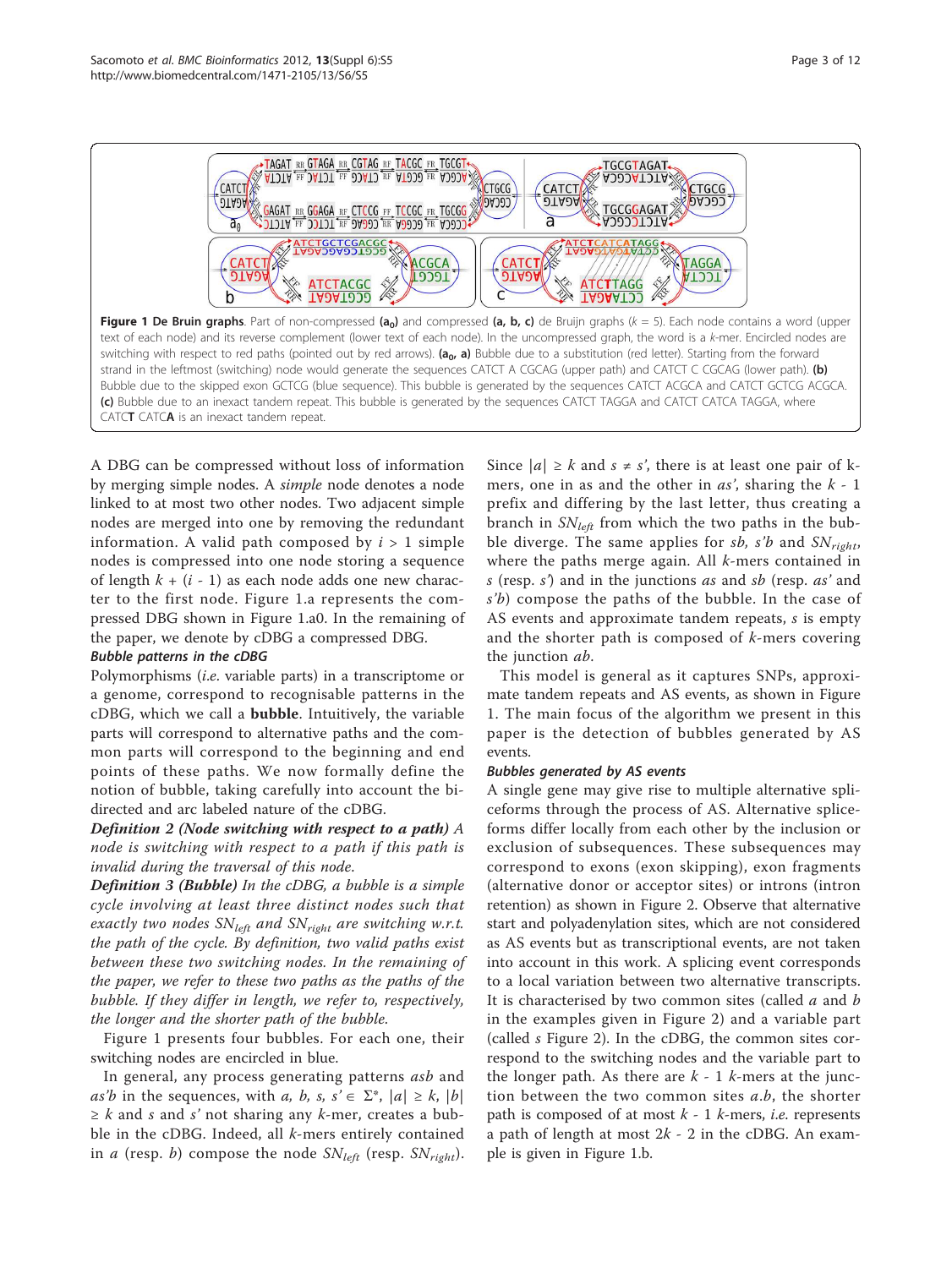<span id="page-4-0"></span>

The shorter path of a bubble generated by an AS event has length exactly  $2k - 2$  iff (i) the last nucleotide (nt for short) of the variable part is distinct from the last nt of the left switching node, and (ii) the first nt of the variable part is distinct from the first nt of the right switching node. Otherwise, the two alternative paths join (case (i)) or diverge (case (ii)) earlier and the shorter path may be smaller. In human, 99% of the annotated exon skipping events yield a bubble with a shorter path length between  $2k - 8$  and  $2k - 2$ .

## Bubbles generated by SNPs and approximate tandem repeats

Polymorphism at the genomic level will necessarily also be present at the transcriptomic level whenever it affects transcribed regions. Two major kinds of polymorphism can be observed at the genomic level: SNPs and approximate tandem repeats. As shown in Figure [1](#page-3-0), these two types of polymorphism also generate bubbles in the cDBG.

However, these bubbles have characteristics which enable to differentiate them from bubbles generated by AS events. Indeed, bubbles generated by SNPs exhibit two paths of length exactly  $2k - 1$ , which is larger than  $2k - 2$ , the maximum size of the shorter path in a bubble generated by an AS event.

Approximate tandem repeats may generate bubbles with a similar path length as bubbles generated by splicing events, but the sequences of the paths exhibit a clear pattern which can be easily identified: the longer

path contains an inexact repeat. More precisely, as outlined in Figure [1.c](#page-3-0), it is sufficient to compare the shorter path with one of the ends of the longer path.

Finally, genomic insertions or deletions (indels for short) may also generate bubbles with similar path lengths as bubbles generated by splicing events. In this case, the difference of length between the two paths is usually smaller (less than 3 nt for 85% of indels in human transcribed regions [\[13](#page-11-0)] whereas it is more than 3 nt for 99% of AS events). In our method, when the difference of path lengths is strictly below 3, we classify the bubble as an indel. Otherwise, we do not decide, which means that a fraction of the bubbles we report as AS events will correspond to indels. Note that this classification is a simple suggestion. We encourage users to affine results by considering species specificity and by applying coverage criterion.

In the following, we focus on bubbles generated by AS events. We do provide as a collateral result three additional collections of bubbles: one corresponding to putative SNPs, one to short indels, and one to putative approximate tandem repeats. The post-treatment of these collections to discard false positives caused by sequencing errors is beyond the scope of this paper.

#### The KISSPLICE algorithm

The KISSPLICE algorithm detects in the cDBG all the bubble patterns generated by AS events, i.e. the bubbles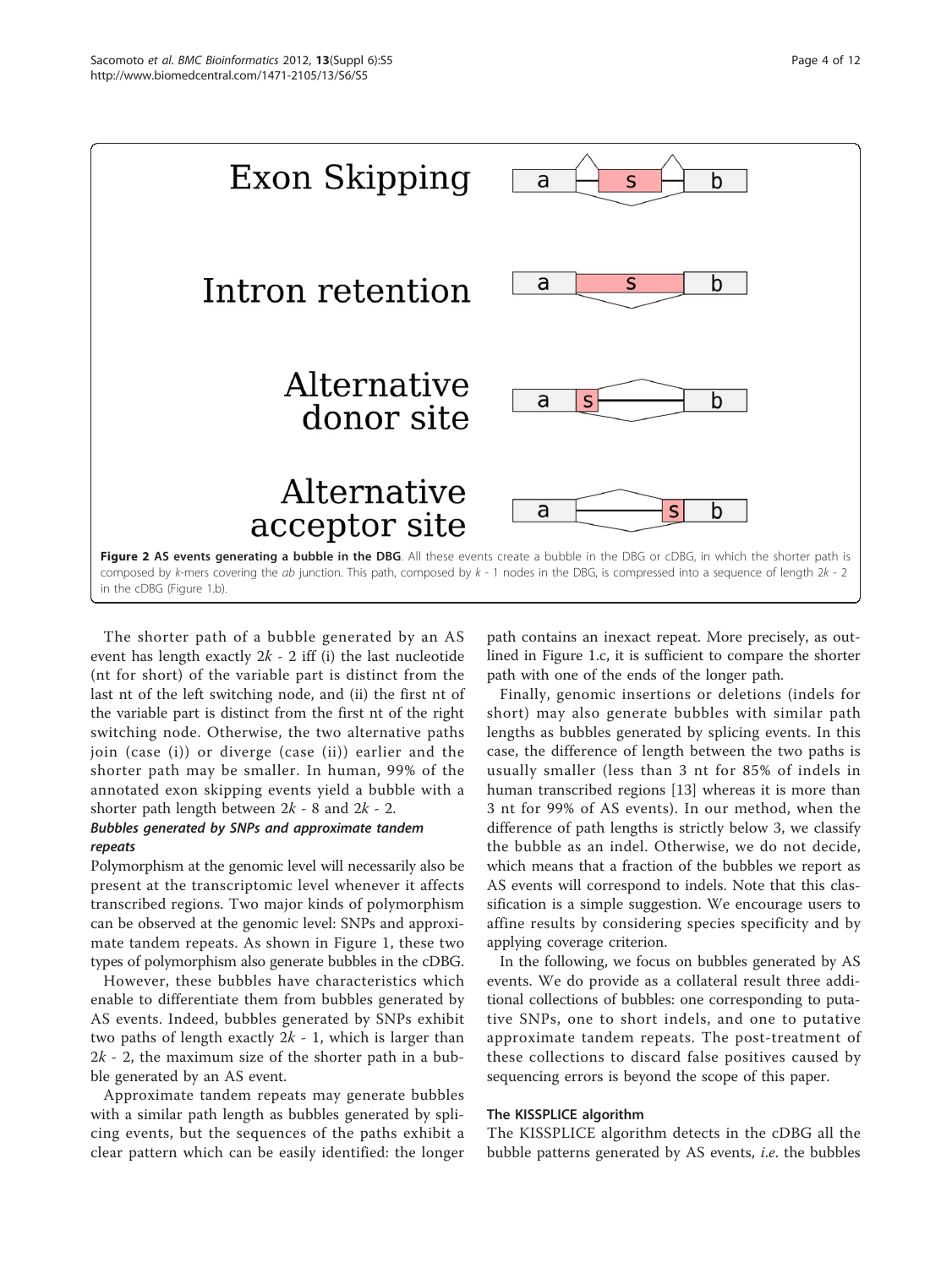having a shorter path of length at most  $2k - 2$ . Essentially, the algorithm enumerates all the cycles verifying the two following criteria: i) the path obtained by following all the nodes of the cycle contains exactly two nodes that are switching for this path, and ii) the length of the shorter path linking the two switching nodes must be no longer than  $2k - 2$ . Further criteria are applied to make the algorithm more efficient without loss of information, and to eliminate polymorphism events that do not correspond to AS. Since the number of cycles in a graph may be exponential with the size of the graph, the naive approach of enumerating all cycles of the cDBG and verifying which of them satisfy our conditions is only viable for very small cases.

Nonetheless, KISSPLICE is able to enumerate a potentially exponential number of bubbles for real-sized data in very reasonable time and memory. This is in part due to the fact that, previous to cycle enumeration, the graph is pre-processed in a way that, along with the pruning criteria of Step 4 (see below), is responsible for a good performance in practice.

KISSPLICE is indeed composed of six main steps which are described next. The pre-processing just mentioned corresponds to Step 2. As far as we know, it is the first time it is used in conjunction with cycle enumeration.

Step 1. Construction of the cDBG of the reads of one or several RNA-seq experiments. Each node contains the coverage of the corresponding k-mer in each experiment. In order to get rid of most of the sequencing errors, nodes with a minimal coverage of 1 may be removed.

Step 2. Biconnected component (BCC for short) decomposition. A connected undirected graph is biconnected if it remains connected after the removal of any vertex. A BCC of an undirected graph is a maximal biconnected subgraph. Moreover, it is possible to show that the BCCs of an undirected graph form a partition of the edges with two important properties: every cycle is contained in exactly one BCC, and every edge not contained in a cycle forms a singleton BCC. Applying on the underlying undirected graph of the cDBG Tarjan's lowpoint method [[14\]](#page-11-0) which performs a modified depth-first search traversal of the graph, Step 2 detects all BCCs, and discards all singleton ones that could not contain any bubble. Without modifying the results, this considerably reduces the memory footprint and the computation time of the whole process. To give an idea of the effectiveness of this step, the cDBG of a 5 M dataset had 1.7 M nodes, but the largest BCC only 2961 nodes.

Step 3. Four-nodes compression. Single substitution events (SNPs, sequencing errors) generate a large number of cycles themselves included into bigger ones,

creating a combinatorial explosion of the number of possible bubbles. This step of KISSPLICE detects and compresses all bubbles composed by just four nodes: two switching nodes and two non-branching internal nodes each storing equal length sequences differing by just one position. Figure [1.a](#page-3-0) shows an example of a four-nodes bubble. Four-nodes bubbles are output as potential SNPs and then reduced to a three-nodes path. The two non-branching internal nodes are merged into one, storing a consensus sequence where the unique substitution is replaced by N.

Step 4. Bubbles enumeration. The cycles are detected in the cDBG using a backtracking procedure [\[15](#page-11-0)] augmented with two pruning criteria. The exploration of one cycle is stopped if the path contains more than two nodes that are switching relative to the path that is being followed, or the length of the shorter path is bigger than  $2k - 2$ . This approach has the same theoretical time complexity of Tiernan's algorithm for cycle enumeration [[15\]](#page-11-0), which is worse than Tarjan's [\[16\]](#page-11-0) polynomial delay algorithm but it appears to be not immediate how to use the pruning criteria with the latter while preserving its theoretical complexity. We however were able to show that in practice, the pruning criteria are very effective for the type of instances we are dealing with. Indeed, we compared the three following implementations on a 1 M reads dataset: i) Tiernan ii) Tarjan iii) Tiernan with prunings (our method). The results clearly showed that, while Tarjan (22 min) outperforms Tiernan (32 min), both are clearly outperformed when the prunings are used (4 s).

Step 5. Results filtration and classification. The two paths of each bubble are aligned. If the whole of the shorter path aligns with high similarity to the longer path, we decide that the bubble is due to an approximate tandem repeat (see Section "Bubbles generated by SNPs and approximate tandem repeats"). After this alignment, a bubble is classified either as an AS event, an approximate tandem repeat, or a small indel (less than 3 nt).

Step 6. Read coherence and coverage computation. Reads from each input dataset are mapped to each path of the bubble. If at least one nucleotide of a path is covered by no read, the bubble is said to be not read-coherent and is discarded. The coverage of each position of the bubble corresponds to the number of reads overlapping this position. Border effects are handled in the following way: reads mapping to the extremity of a path with less than  $k$  bases are discarded. This results in a systematic under-estimation of the coverage of the extremities of the path. Under a simple assumption of locally uniform coverage, this can be counter-balanced by multiplying the coverage of each of the  $k - 1$  external positions by a correction factor of  $\frac{L}{L-i}$ , with L the read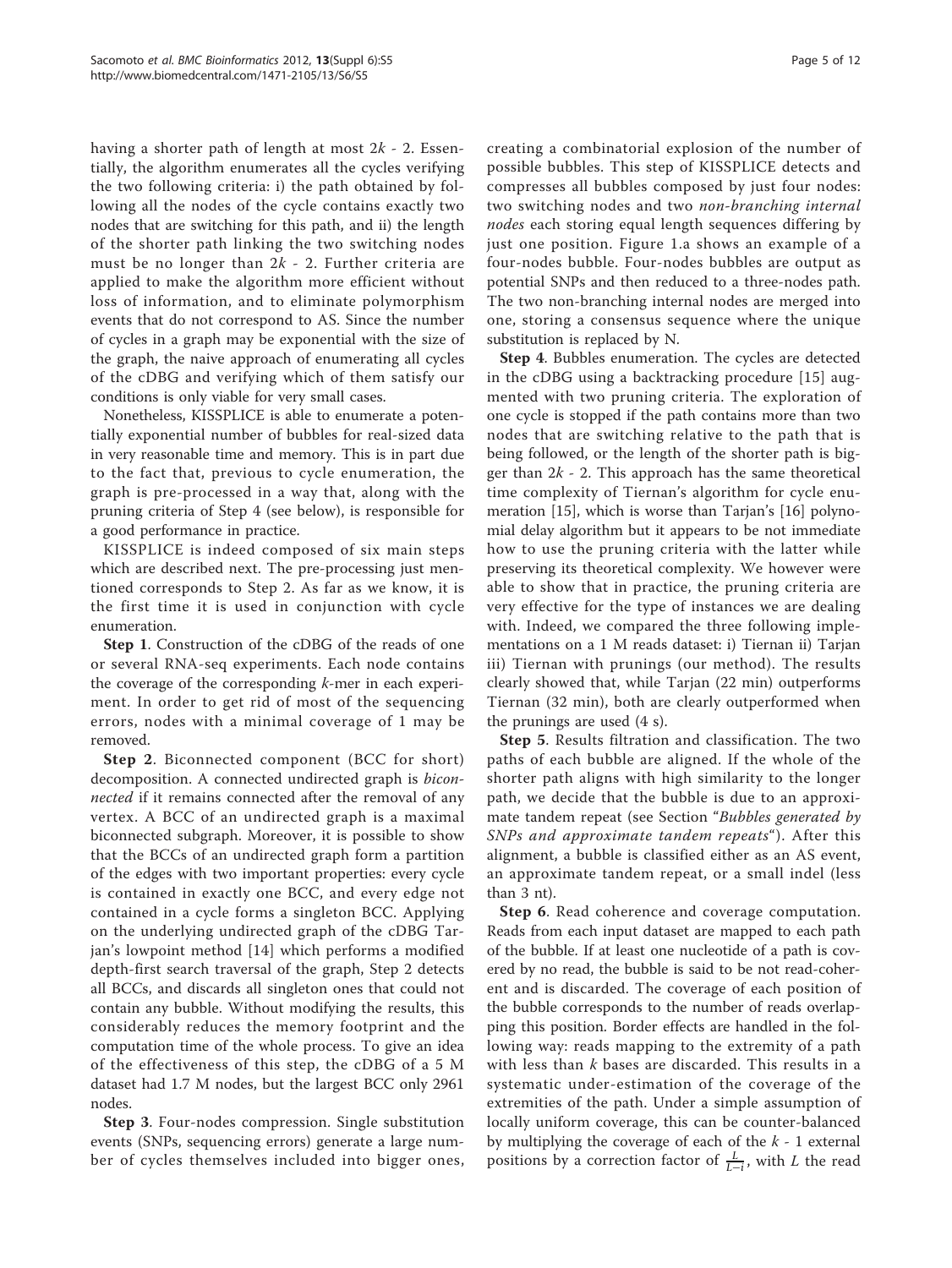size and  $i$  the distance to the first non biased position. This correction is possible because the paths considered correspond to internal transcript sequences, not to a transcription start or end.

#### Results

#### Simulated data

In order to assess the sensitivity and specificity of our approach, we simulated the sequencing of genes for which we are able to control the number of alternative transcripts. We show that the method is indeed able to recover AS events whenever the alternative transcripts are sufficiently expressed. For our sensitivity tests, we used simulated RNA-seq single end reads (75 bp) with sequencing errors. We first tested a pair of transcripts with a 200 nt skipped exon. Simulated reads were obtained with MetaSim [[17](#page-11-0)] which is a reference software for simulating sequencing experiments. As in real experiments, it produces heterogeneous coverage and authorises to use realistic error models.

In order to find the minimum coverage for which we are able to work, we created datasets for several coverages (from 4× to 20×, which corresponds to 60 to 300 Reads Per Kilobase or RPK for short), with 3 repetitions for each coverage, and tested them with different values of  $k$  ( $k = 13, ...41$ ). The purpose of using 3 repetitions for each coverage was to obtain results which did not depend on irreproducible coverage biases. For coverages below 8× (120 RPK), KISSPLICE found the correct event in some but not all of the 3 tested samples. The failure to detect the event was due to the heterogenous and thus locally very low coverage around the skipped exon, e.g. some nt were not covered by any read or the overlap between the reads was smaller than  $k-1$ . Above 8× (120 RPK), KISSPLICE detected the correct exon skipping event in all samples.

For each successful test, there was a maximal value  $k_{max}$  for k above which the event was not found, and a minimal value  $k_{min}$  below which KISSPLICE also reported false positive events. Indeed, if  $k$  is too small, then the pattern *ab*, *as* '*b*, with  $|a| \ge k$ ,  $|b| \ge k$  is more likely to occur by chance in the transcripts, therefore generating a bubble in the DBG. Between these two thresholds, KISSPLICE found only one event: the correct one. The values of  $k_{min}$  and  $k_{max}$  are clearly dependent on the coverage of the gene. At 8× (120 RPK), the 200 nucleotides exon was found between  $k_{min} = 17$  and  $k_{max}$ = 29. At 20 $\times$  (300 RPK), it was found for  $k_{min}$  = 17 and  $k_{max}$  = 39. We performed similar tests on other datasets, varying the length of the skipped exon. As expected, if the skipped exon is shorter (longer), KISSPLICE needed a lower (higher) coverage to recover it.

Since KISSPLICE is, to our knowledge, the first method able to call AS events without a reference

genome, it cannot be easily benchmarked against other programs. Here, we compare it to a general purpose transcriptome assembler, Trinity [\[8](#page-11-0)]. Both methods are compared only on the specific task of AS event calling. The current version of Trinity being restricted to a fixed value of  $k = 25$ , we systematically verified that this value was included in  $[k_{min}, k_{max}]$ .

We found out that Trinity was able to recover the AS event in all 3 samples only when the coverage was above 18× (270 RPK), which clearly shows that KISS-PLICE is more sensitive for this task. This can be explained by the fact that TRINITY uses heuristics which consist in discarding a  $k$ -mer in the DBG whenever it is 20 times less frequent than an alternative  $k$ mer branching at the same location in the DBG.

All these results were obtained using a minimal k-mer coverage (mkC for short) of 1. We also tested with mkC  $= 2$  (*i.e.* k-mers present only once in the dataset are discarded), leading to the same main behaviour. We noticed however a loss in sensitivity for both methods, but a significant gain in the running time. KISSPLICE found the event in all 3 samples for a coverage of  $12\times$ (180 RPK) which remains better than the sensitivity of Trinity for mkC  $= 1$ .

#### Real data

We further tested our method on RNA-seq data from human. Even though we do not use any reference genome in our method, we applied it to cases where an annotated reference genome is indeed available in order to be able to assess if our predictions are correct.

We ran KISSPLICE with  $k = 25$  and mkC = 2 on a dataset which consists of 32 M reads from human brain and 39 M reads from liver from the Illumina Body Map 2.0 Project (downloaded from the Sequence Read Archive, accession number ERP000546). As in all DBGbased assemblers, the most memory consuming step was the DBG construction which we performed on a cluster. The memory requirement is directly dependent on the number of unique k-mers in the dataset. Despite the fact that we do not use any heuristic to discard kmers from our index, our memory performances are very similar to the ones of Inchworm, the first step of Trinity, as indicated in Figure [3.](#page-7-0) In addition, for the specific task of calling AS events, KISSPLICE is faster than TRINITY as shown in Figure [4.](#page-8-0)

KISSPLICE identified 5923 biconnected components which contained at least one bubble, 664 of which consisted of bubbles generated by approximate tandem repeats and 1160 which consisted of bubbles generated by short indels (less than 3 nt). Noticeably, the BCCs which generated most cycles and were most time consuming were associated to approximate tandem repeats. As these bubbles are not of interest for KISSPLICE, this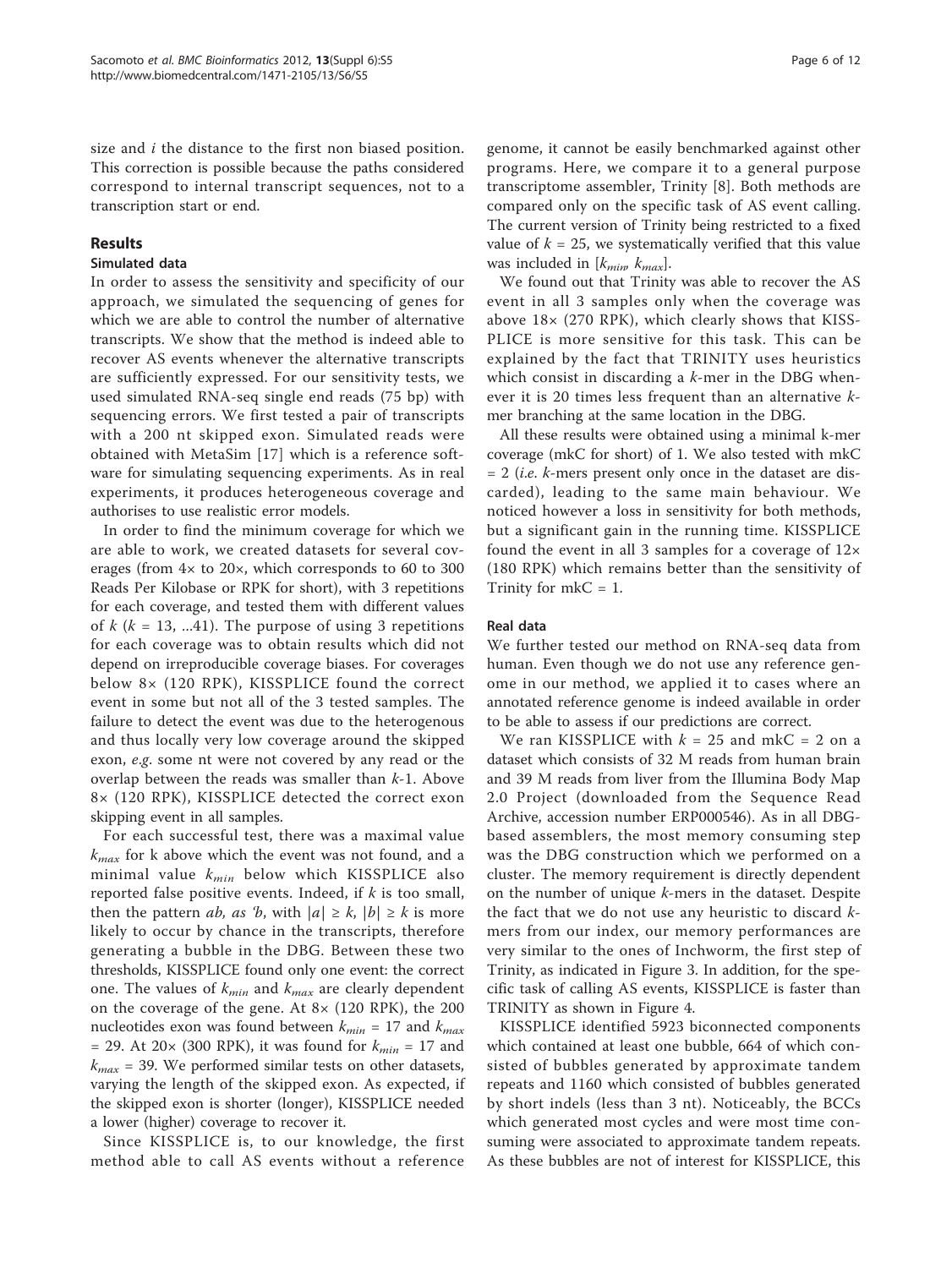<span id="page-7-0"></span>

observation prompted us to introduce an additional parameter in KISSPLICE to stop the computation in a BCC if the number of cycles being enumerated reaches a threshold. This enabled us to have a significant gain of time. We however advise not to use this threshold if the purpose is to identify AS events associated to approximate tandem repeats, which we did not address here.

Out of the 4099 remaining BCCs, we found that 3657 were read-coherent (i.e. each nucleotide is covered by at least one read) and we next focused on this set. For each of the 3657 cases, we tried to align the two paths of each bubble to the reference genome using Blat [\[18](#page-11-0)]. If the two paths align with the same initial and final coordinates, then we consider that the bubble is a real AS event. If they align with different initial and final coordinates, then we consider that it is a false positive. Out of the 3657 BCCs, 3497 (95%) corresponded to real AS events, while the remaining corresponded to false positives. A first inspection of these false positives led to the conclusion that the majority of them correspond to chimeric transcripts. Indeed, the shorter path and the longer path both map in two blocks within the same

gene, but the second block is either upstream of the first block, or on the reverse strand, in both cases contradicting the annotations and therefore suggesting that the transcripts are chimeric and could have been generated by a genomic rearrangement or a trans-splicing mechanism.

For each of the 3497 real cases, we further tried to establish if they corresponded to annotated splicing events. We therefore first computed all annotated AS events using AStalavista [[19\]](#page-11-0) and the UCSC Known Genes annotation [\[20\]](#page-12-0). Then, for each aligned bubble, we checked if the coordinates of the aligned blocks matched the splice sites of the annotated AS events. If the answer was positive, then we considered that the AS event we found was known, otherwise we considered it was novel. Out of a total of 3497 cases, we find that only 1538 are known while 1959 are novel. This clearly shows that current annotations largely underestimate the number of alternative transcripts per multi-exon genes as was also reported recently [[1\]](#page-11-0).

Additionally, we noticed that 719 BCCs contained more than one AS event, which all mapped to the same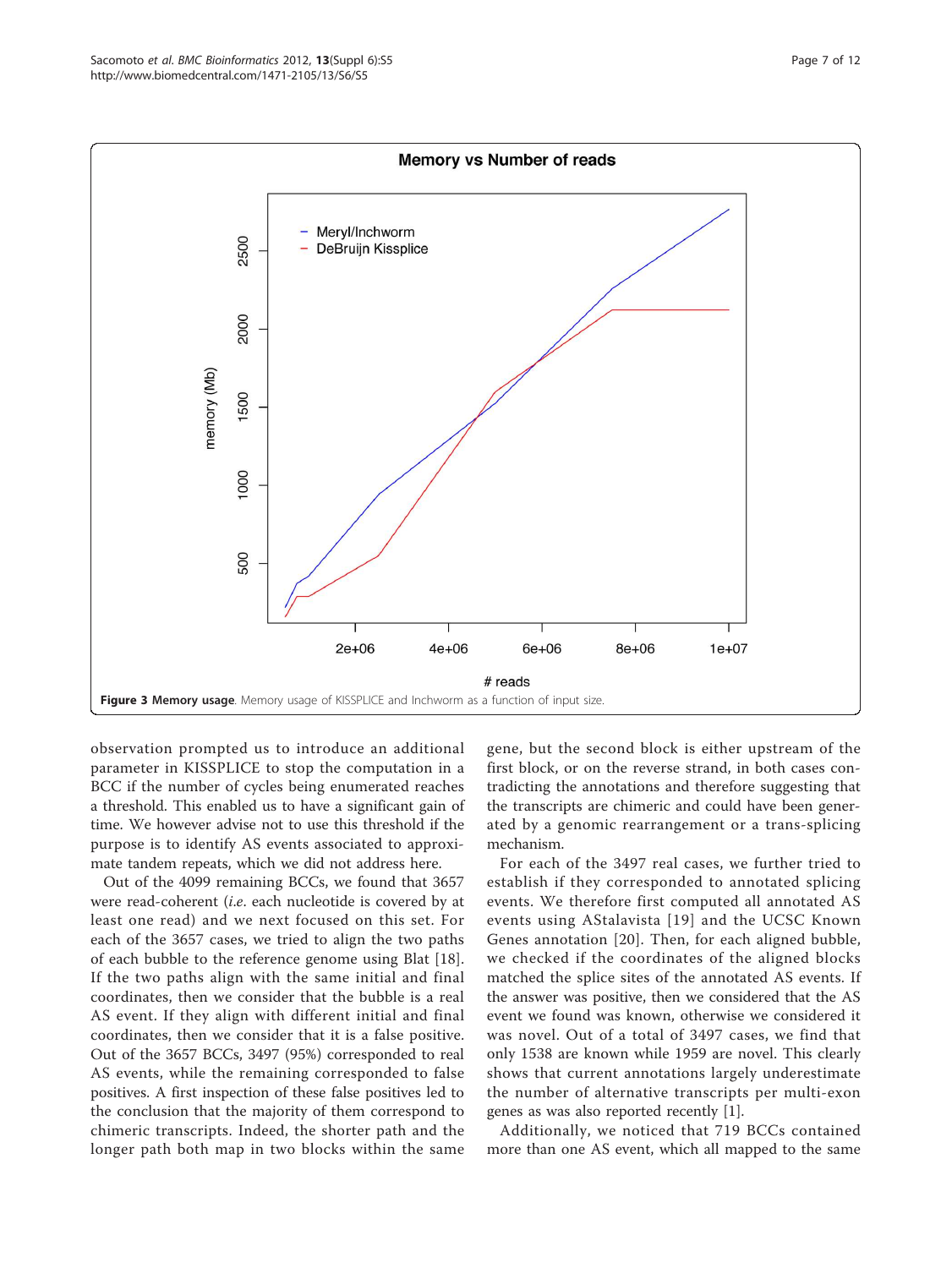<span id="page-8-0"></span>

gene. This corresponds to complex splicing events which involve more than 2 transcripts. Such events have been described in Sammeth et al. [\[7\]](#page-11-0). Their existence suggests that more complex models could be established to characterise them as one single event, and not as a collection of simple pairwise events. An example of novel complex AS event is given in Figure [5.](#page-9-0)

We also found the case where the same AS event maps to multiple locations on the reference genome (423 cases). We think these correspond to families of paralogous genes, which are "collectively" alternatively spliced. We were able to verify this hypothesis on all tested instances. In this case, we are unable to decide which of the genes of the family are producing the alternative transcripts, but we do detect an AS event.

#### Characterisation of novel AS events

In order to further characterise the 1959 novel AS events we found, we compared them with annotated events considering their abundance, length of the variable region and use of splice sites. For each AS event, we have 4 abundances, one for each spliceform (i.e. path of the bubble), and one for each condition. We computed the abundance of an event as the abundance of the minor spliceform. As outlined in Figure [6,](#page-9-0) we show that novel events are less abundant than annotated events. This in itself could be one of the reasons why they had not been annotated so far. Interestingly, we also found that while annotated events are clearly more expressed in brain than liver (median coverage of 3.4 Vs 1.2), this trend was weaker for novel events (2.4 Vs 1.2). This may reflect the fact that, since tissue-specific splicing in brain has been intensely studied, annotations may be biased in their favour.

We then computed the length of each event as the difference of the length between the two paths of the bubble. We found that for annotated events, there is a clear preference (59%) for lengths that are a multiple of 3, which is expected if the event affects a coding region. However, although still very different from random, this preference is less strong for novel events (45%), which, in addition are particularly enriched in short lengths as shown in Figure [7](#page-10-0).

Finally, we computed the splice sites of annotated and novel events, and we found that a vast majority (99.5%)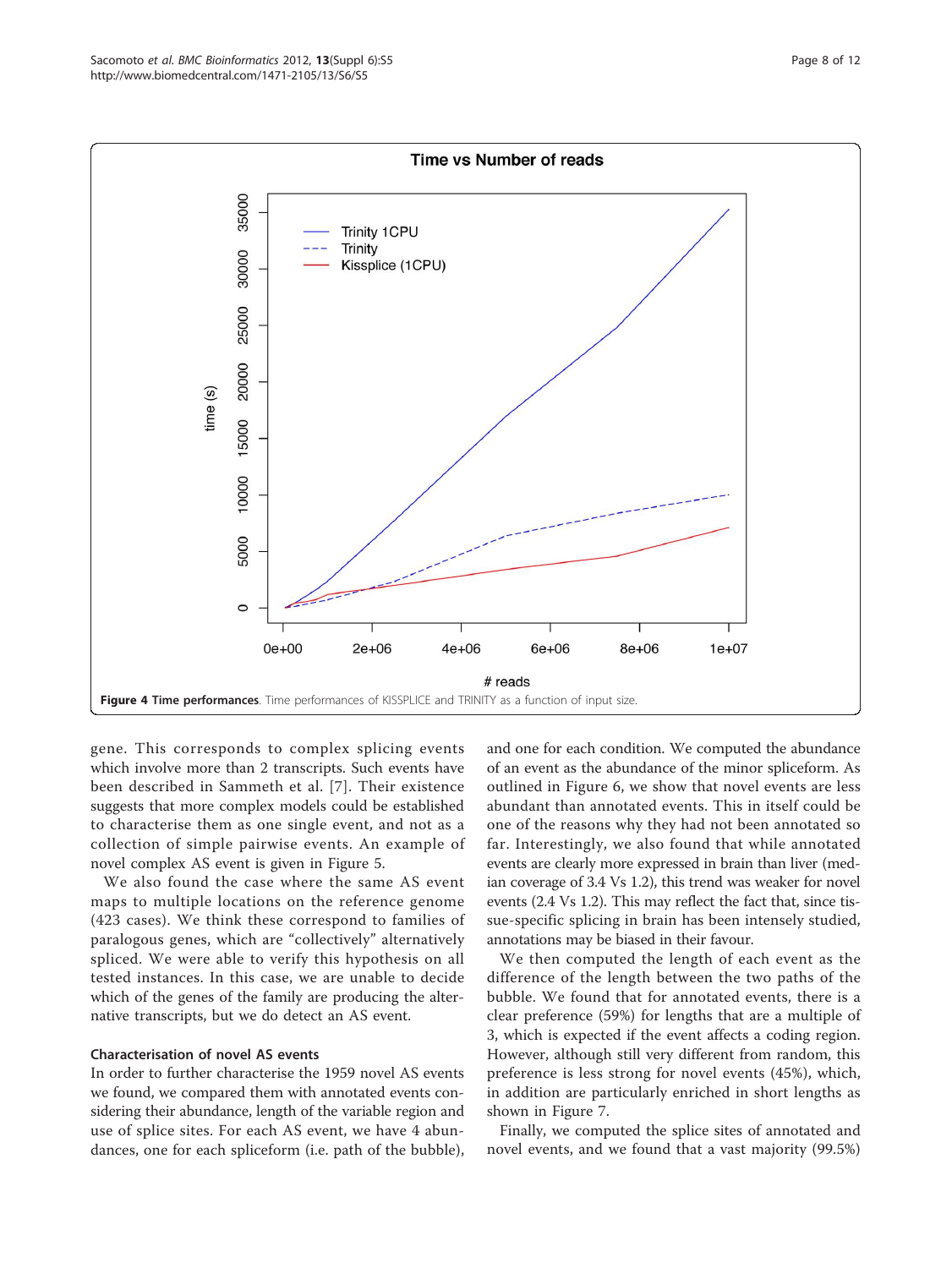<span id="page-9-0"></span>

of known events exhibit canonical splice sites, while this is again less strong for novel events (75.3%). Out of the non canonical cases, 13 correspond to U12 introns, but most correspond to short events.

Altogether, while we cannot discard that short non canonical events do occur and have been under-annotated so far, we think that the observations we make on the length and splice site features can be explained by the presence of genomic indels in our results. We had

indeed already stated in Section "De-Bruijn graph models" that while most annotated genomic indels are below 3 nt, some may still be above. In practice, if the purpose is to strictly study AS events and not indels, then we recommend to focus on events longer than 10 nt, which have canonical splice sites in 95.2% of the cases. More generally, we wish to stress that this confusion between genomic indels and AS events is currently being made by all transcriptome assemblers.

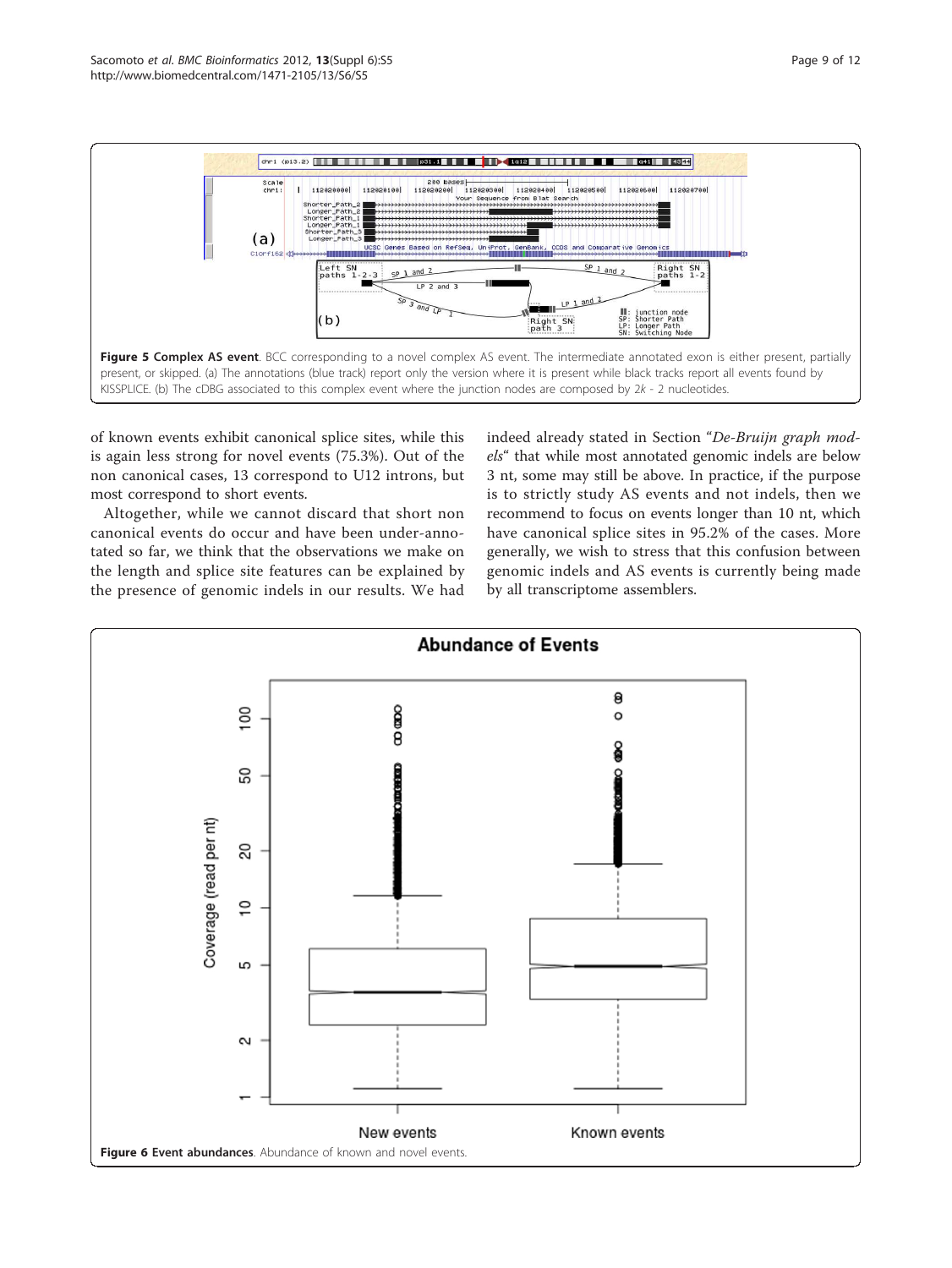

<span id="page-10-0"></span>

#### Comparison with Trinity

Finally, in order to further discuss the sensitivity of our method on real data, we compared our results with TRI-NITY. Although TRINITY is not tailored to find AS events, we managed to retrieve this information from the output. Whenever TRINITY found several alternative transcripts for one gene, we selected this gene. We further focused on cases which contained a cycle in the splicing graph reconstructed from this gene and we compared them with the events found by KISSPLICE. Whenever we found that both the longer and the shorter path of a bubble were mapping to the transcripts of a TRINITY gene, we decided that both methods had found the same event. In total, KISSPLICE found 4099 cases, TRINITY found 1123 out of which 553 were common. While the sensitivity is overall larger for KISSPLICE, we see that 570 cases are found by Trinity and not by KISSPLICE. We then mapped these transcripts to the human genome using blat. In many instances (348 cases), the transcripts did not align on their entire length, or to different chromosomes, indicating that they corresponded to chimeras. A first inspection of the remaining 222 cases revealed that they correspond to the complex BCCs we chose to neglect at an early stage of the computation, because they contain a very large number of approximate tandem repeats. A first simple way to deal with this issue is to increase the value of  $k$ . The effect of this is to break the large BCCs into computable cases, enabling to recover a good proportion of the missed events. For instance, for  $k = 35$ , we found back 84 cases. More generally, this shows that more work on the model and on the algorithms is still required to characterise better AS events which are intricated with approximate tandem repeats. We think that TRINITY manages to identify some of them because it uses heuristics, which enables it to simplify these complex graph structures.

## Conclusions

This paper presents two main contributions. First, we introduced a general model for detecting polymorphisms in De Bruijn graphs, and second, we developed an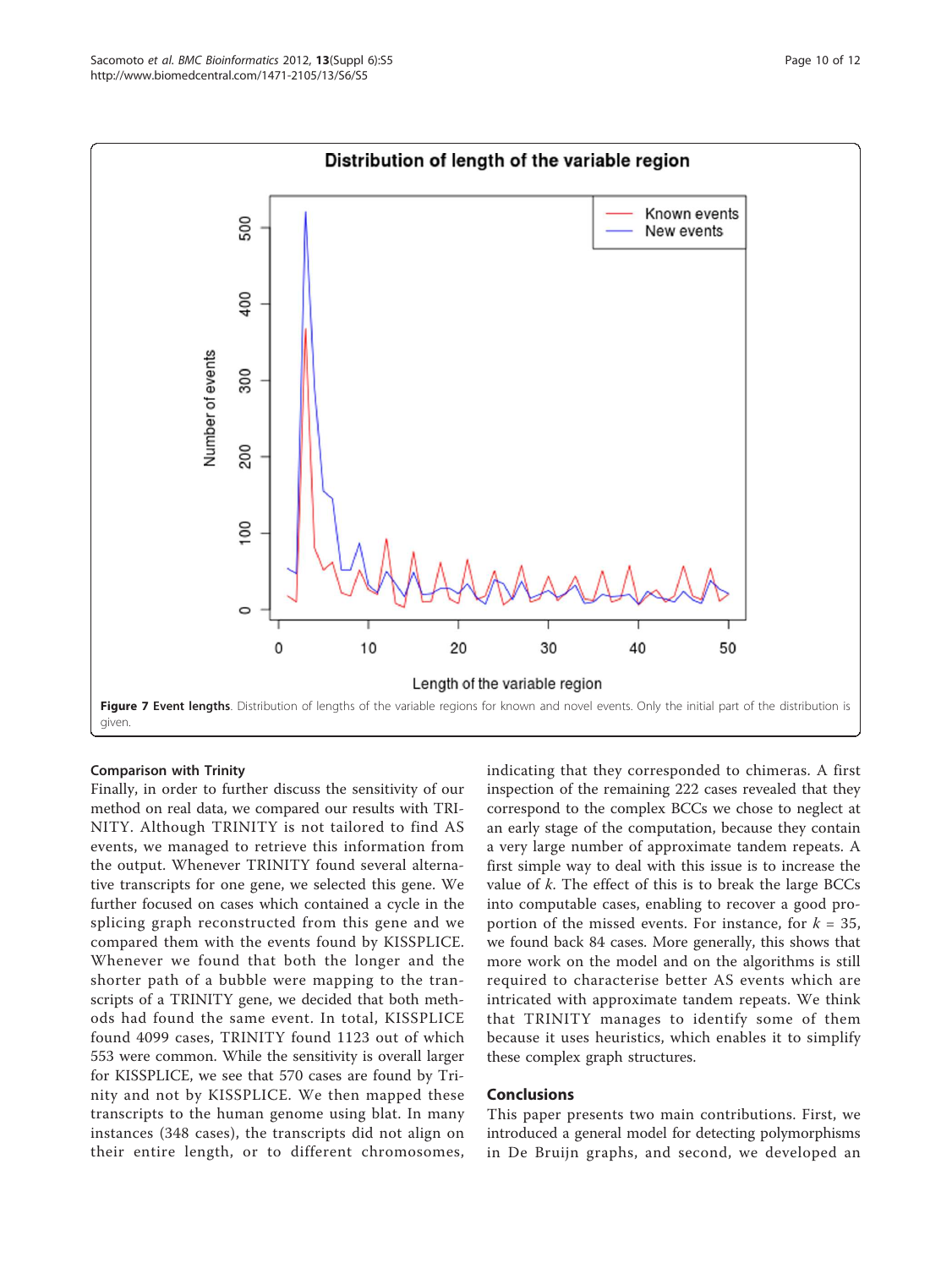<span id="page-11-0"></span>algorithm, KISSPLICE, to detect AS events in such graphs. This approach enables to tackle the problem of finding AS events without assembling the full-length transcripts, which may be time consuming and uses heuristics that may lead to a loss of information. To our knowledge, this approach is new and should constitute a useful complement to general purpose transcriptome assemblers.

Results on human data show that this approach enables de-novo calling of AS events with a higher sensitivity than obtained by the approaches based on a full assembly of the reads, while using similar memory requirements and less time. 5% of the extracted events correspond to false positives, while the 95% remaining can be separated into known (44%) and novel events (56%). Novel events exhibit similar sequence features as known events as long as we focus on events longer than 10 nt. Below this, novel events seem to be enriched in genomic indels.

KISSPLICE is available for download at [http://alcovna.](http://alcovna.genouest.org/kissplice/) [genouest.org/kissplice/](http://alcovna.genouest.org/kissplice/) and can already be used to establish a more complete catalog of AS events in many species, whether they have a reference genome or not. Despite the fact that more and more genomes are now being sequenced, the new genome assemblies obtained usually do not reach the level of quality of the ones we have for model organisms. Hence, we think that methods which do not rely on a reference genome are not going to be easily replaced in the near future. There is of course room for future work. The KISSPLICE algorithm could be improved in several ways. The coverage could be used for distinguishing SNPs from sequencing errors. Moreover, the sequences surrounding the bubbles could be locally assembled using a third party tool [[21\]](#page-12-0). This would allow to output their context or the full contig they belong to.

Last, the complex structure of BCCs associated to approximate tandem repeats seems to indicate that more work on the model and on the algorithms is required to efficiently deal with the identification of real approximate tandem repeat events, which may be highly intertwined with other events.

#### Acknowledgements

We would like to thank the reviewers for helpful comments on earlier versions of this manuscript. We also thank Nadia Pisanti for helpful discussions on the KisSplice model and Claire Lemaitre for insightful comments on the quantification step. This work was supported by the following grants: the Inria Alcovna ARC, the french ANR MIRI BLAN08- 1335497 Project, the ERC Advanced Grant Sisyphe held by Marie-France Sagot, and by the french ANR-2010-COSI-004 MAPPI Project. This article has been published as part of BMC Bioinformatics Volume 13 Supplement 6, 2012: Proceedings of the Second Annual RECOMB Satellite Workshop on Massively Parallel Sequencing (RECOMB-seq 2012). The full contents of the supplement are available online at [http://www.](http://www.biomedcentral.com/bmcbioinformatics/supplements/13/S6) [biomedcentral.com/bmcbioinformatics/supplements/13/S6.](http://www.biomedcentral.com/bmcbioinformatics/supplements/13/S6)

#### Author details

<sup>1</sup>INRIA Grenoble Rhône-Alpes, France. <sup>2</sup>Université de Lyon, F-69000, Lyon Université Lyon 1; CNRS, UMR5558, Laboratoire de Biométrie et Biologie Evolutive, F-69622, Villeurbanne, France. <sup>3</sup>Centre de recherche INRIA Rennes -Bretagne Atlantique, IRISA, Campus universitaire de Beaulieu, Rennes, France. 4 INRA UMR118, Amélioration des Plantes et Biotech. Végétales, Rennes, France.

#### Authors' contributions

VL proposed the models, PP GS and MFS developed the algorithms, RC implemented the DBG construction, PA and GS implemented the main algorithms, PP supervised the implementations. IK ran the tests on simulated data, RU ran the tests on real data, VL supervised the tests. All authors contributed to the writing of the paper.

#### Competing interests

The authors declare that they have no competing interests.

Published: 19 April 2012

#### References

- Wang ET, Sandberg R, Luo S, Khrebtukova I, Zhang L, Mayr C, Kingsmore SF, Schroth GP, Burge CB: [Alternative isoform regulation in human tissue](http://www.ncbi.nlm.nih.gov/pubmed/18978772?dopt=Abstract) [transcriptomes.](http://www.ncbi.nlm.nih.gov/pubmed/18978772?dopt=Abstract) Nature 2008, 456(7221):470-476.
- Martin JA, Wang Z: Next-generation transcriptome assembly. Nature Reviews Genetics 2011, 1-12.
- 3. Zerbino DR, Birney E: [Velvet: Algorithms for de novo short read assembly](http://www.ncbi.nlm.nih.gov/pubmed/18349386?dopt=Abstract) [using de Bruijn Graphs.](http://www.ncbi.nlm.nih.gov/pubmed/18349386?dopt=Abstract) genome research 2008, 18(5):821-9.
- 4. Simpson J, Wong K, Jackman S, Schein J, Jones S, Birol I: [ABySS: A parallel](http://www.ncbi.nlm.nih.gov/pubmed/19251739?dopt=Abstract) [assembler for short read sequence data.](http://www.ncbi.nlm.nih.gov/pubmed/19251739?dopt=Abstract) Genome Research 2009, 19(6):1117-1123.
- 5. Pevzner P, Tang H, Tesler G: De novo repeat classification and fragment assembly. RECOMB 2004, 213-222.
- 6. Iqbal Z, Caccamo M, Turner I, Flicek P, McVean G: De novo assembly and genotyping of variants using colored de Bruijn graphs. Nature genetics 2012.
- 7. Sammeth M: [Complete alternative splicing events are bubbles in splicing](http://www.ncbi.nlm.nih.gov/pubmed/19689216?dopt=Abstract) [graphs.](http://www.ncbi.nlm.nih.gov/pubmed/19689216?dopt=Abstract) Journal of Computational Biology 2009, 16(8):1117-1140.
- 8. Grabherr MG, Haas BJ, Yassour M, Levin JZ, D AT, et al: [Full-length](http://www.ncbi.nlm.nih.gov/pubmed/21572440?dopt=Abstract) [transcriptome assembly from RNA-Seq data without a reference](http://www.ncbi.nlm.nih.gov/pubmed/21572440?dopt=Abstract) [genome.](http://www.ncbi.nlm.nih.gov/pubmed/21572440?dopt=Abstract) Nat Biotechnol 2011, 29(7):644-652.
- 9. Robertson G, Schein J, Chiu R, Corbett R, Field M, Jackman SD, Mungall K, Lee S, Okada HM, Qian JQ, Griffith M, Raymond A, Thiessen N, Cezard T, Butterfield YS, Newsome R, Chan SK, She R, Varhol R, Kamoh B, Prabhu AL, Tam A, Zhao Y, Moore RA, Hirst M, Marra MA, Jones SJM, Hoodless PA, Birol I: [De novo assembly and analysis of RNA-seq data.](http://www.ncbi.nlm.nih.gov/pubmed/20935650?dopt=Abstract) Nature Methods 2010, 7(11):909-912.
- 10. Schulz MH: Data Structures and Algorithms for Analysis of Alternative Splicing with RNA-Seq Data. PhD thesis Free University of Berlin; 2010.
- 11. Pevzner PA, Tang H, Waterman MS: [An Eulerian path approach to DNA](http://www.ncbi.nlm.nih.gov/pubmed/11504945?dopt=Abstract) [fragment assembly.](http://www.ncbi.nlm.nih.gov/pubmed/11504945?dopt=Abstract) Proceedings of the National Academy of Sciences of the USA 2001, 98(17):9748-53.
- 12. Medvedev P, Georgiou K, Myers G, Brudno M: Computability of Models for Sequence Assembly. WABI 2007, 289-301.
- 13. Sherry ST, Ward MH, Kholodov M, Baker J, Phan L, Smigielski EM, Sirotkin K: [dbSNP: the NCBI database of genetic variation.](http://www.ncbi.nlm.nih.gov/pubmed/11125122?dopt=Abstract) Nucleic Acids Research 2001, 29:308-311.
- 14. Tarjan RE: Depth-First Search and Linear Graph Algorithms. SIAM Journal on Computing 1972, 1(2):146-160.
- 15. Tiernan JC: An efficient search algorithm to find the elementary circuits of a graph. Communonications ACM 1970, 13:722-726.
- 16. Tarjan RE: Enumeration of the Elementary Circuits of a Directed Graph. SIAM Journal on Computing 1973, 2(3):211-216.
- 17. Richter DC, Ott F, Auch AF, Schmid R, Huson DH: [MetaSim: a sequencing](http://www.ncbi.nlm.nih.gov/pubmed/18841204?dopt=Abstract) [simulator for genomics and metagenomics.](http://www.ncbi.nlm.nih.gov/pubmed/18841204?dopt=Abstract) PLoS One 2008, 3(10):e3373.
- 18. Kent WJ: [BLAT-the BLAST-like alignment tool.](http://www.ncbi.nlm.nih.gov/pubmed/11932250?dopt=Abstract) Genome Research 2002, 12(4):656-664.
- 19. Sammeth M, Foissac S, Guigó R: [A general definition and nomenclature](http://www.ncbi.nlm.nih.gov/pubmed/18688268?dopt=Abstract) [for alternative splicing events.](http://www.ncbi.nlm.nih.gov/pubmed/18688268?dopt=Abstract) PLoS Computational Biology 2008, 4(8): e1000147.